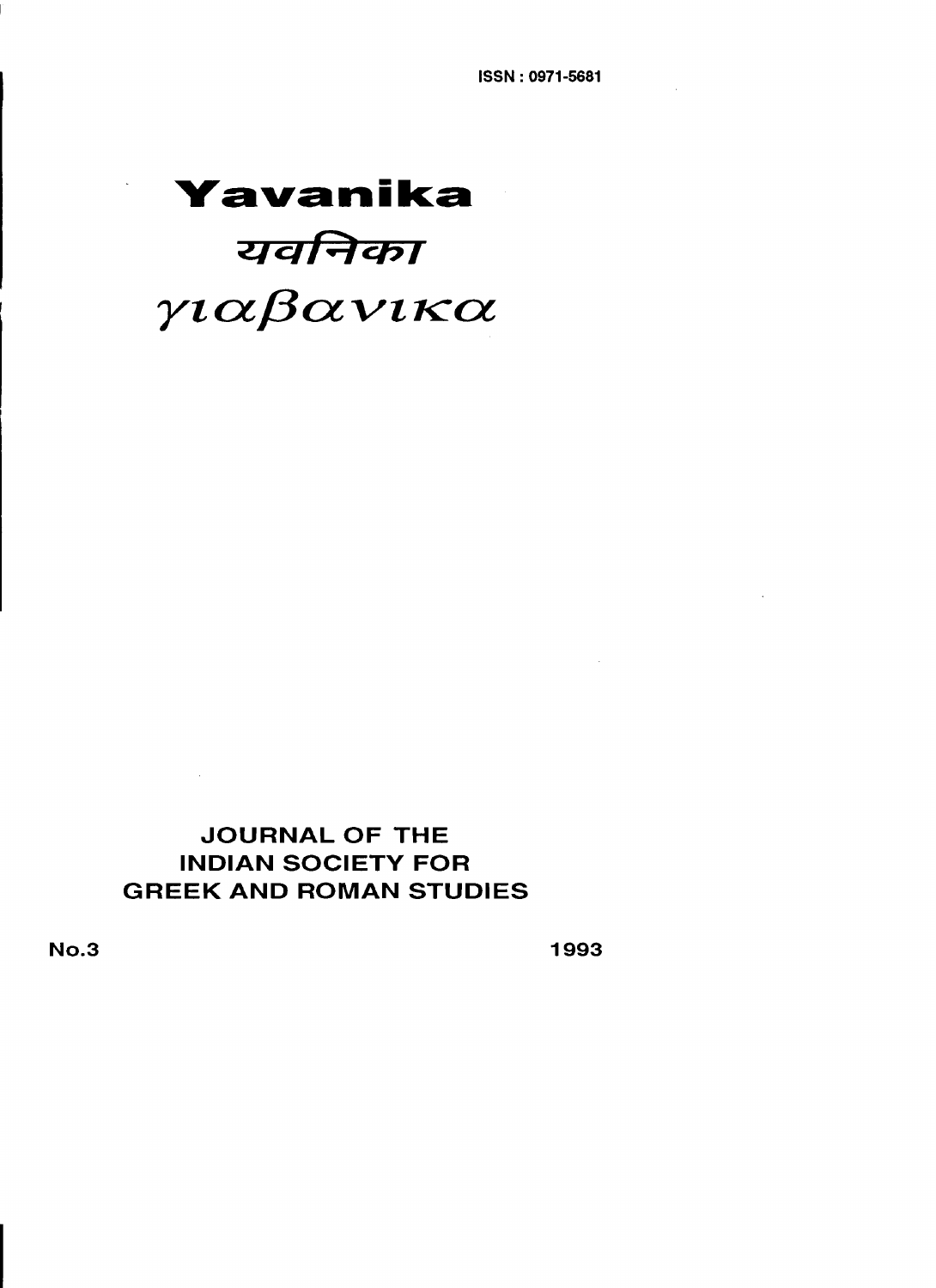## SERPENTINE POWER IN GREECE AND INDIA F. Diez de Velasco \*

The essential role played by serpents in some mythical Greek episodes does not appear to be sufficiently clarified. In view of the impossibility to find decisive explanations in the Hellenic culture itself, we decided to use an instrument of historical- religious analysis, the comparative method, to find an extra- Hellenic example with a sufficient degree of relevancy to enlighten the religious "reality" that underlines these serpentine episodes.<sup>1</sup>. The country where the systematization of the symbolism of the serpent is accessible and with a suitable development for our purpose, is India. In this multiform culture we will try to find an example that offers an explanatory linkage for the sparse information that survives in the Hellenic culture.

## 1) Diviners, serpents and staves. *1.1) Melampous and Teiresias.*

Several Greek mythological characters attain mantic capacity because of their contact with serpents. Melampous and Teiresias are exemplary, illustrating two different ways to reach the transmutation of common human nature into a superior one (the conversion into diviners, mediators between gods and men).

The serpents lick the ears<sup>2</sup> of Melampous<sup>3</sup>; he obtains the comprehension of bird language and guesses the future. He later becomes a *iatromantis,* a healer using sacred dances (he is a girls' initiator<sup>4</sup>) but also other physical (perhaps his own name is a reference to the use of plants in healing<sup>5</sup>) or supernatural methods.

Teiresias obtains mantic power in two different ways which differ according to the classical sources we use. In the first version

<sup>•</sup> Universidad de la Laguna, Islas Canarias, Spain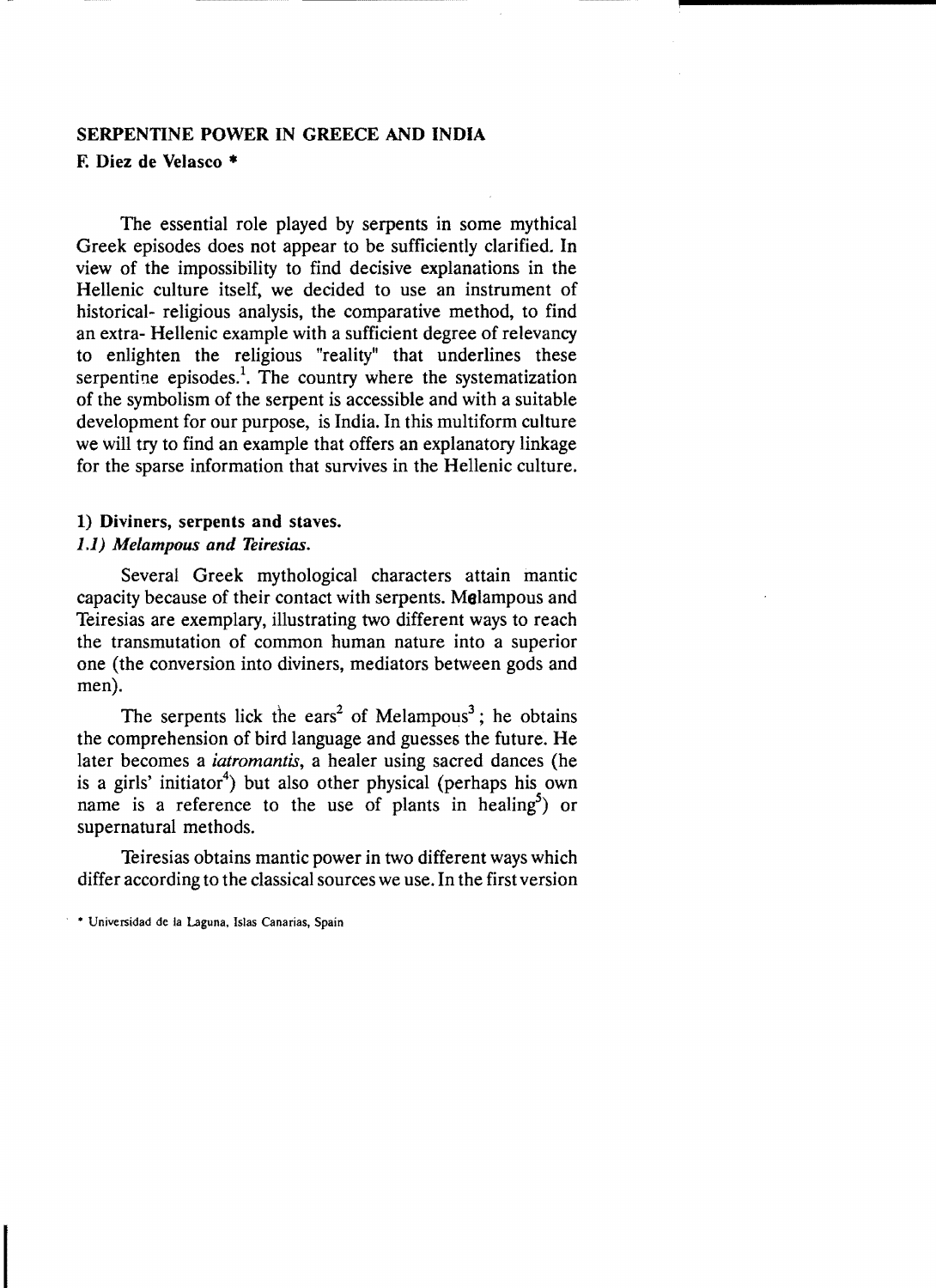that starts with Hesiod. (fr. 275 M/W = Dichaiarchos fr. 37 Wehrli = Callimachus fr. 576 Pfeiffer- Phleg.  $257 F 36$  Jacoby-) and is transmitted for example by Apollodorus (III $\{70\}$  6, 7) Hyginus (75) and Ovid (Met. III, 322ff.) <sup>6</sup> the gift of divination<br>is conferred by Zeus because of the mediation in the is conferred by Zeus because controversy against Hera to decide which of the sexes find more pleasure in copulation. Teiresias has been man and woman and was thus qualified to answer that the greater pleasure is perceived by the woman. Zeus, the feminine secret unveiled, attains the victory; but Hera, vexed, blinds Teiresias. Teiresias' change of sex is motivated by the fact that he had touched or wounded with his staff, two serpents entwined in sexual intercourse. The other version<sup>7</sup>, transmitted by Pherekydes  $(3 \text{ F } 92a \text{ Jacoby -}$ Apollod. III  $\{70\}$ , 6, 7-) Callimachus (*H.* V, 5, 75ff.) and Nonnos  $(D. V, 337 \text{ ff.})$  states that Athena, seen naked by Teiresias, was obliged to punish him with blindness, but to compensate Chariclo, mother of the diviner and loyal servant of the goddess, she purified his ears and bestowed on him the gift of understanding the language of birds. Furthermore, she offered him a staff that allowed him to walk like a sighted person.

Despite the differences observed, the background of both versions is similar in essence:

(a) the blindness is compensated with the gift of divination (that turns out to be an alternative way of seeing)

(b) the decisive role played by the serpents in the sexual mutation of Teiresias in the first version seems very similar to the purification of the ears effected by Athena (evidently the same *modus operandi* of the serpents with Melampous) in the second version.

## 1.2) The *serpentine staff*

In the version transmitted, for example, by Ovid *(Met.*  III, 316 ff.) or Hyginus  $(75)^8$ , Teiresias touches the copulating serpents with his staff, triggering the metamorphosis. EvidentIy Teiresias' action momentarily creates a figure whose iconographical shape is a staff with intertwined serpents. Such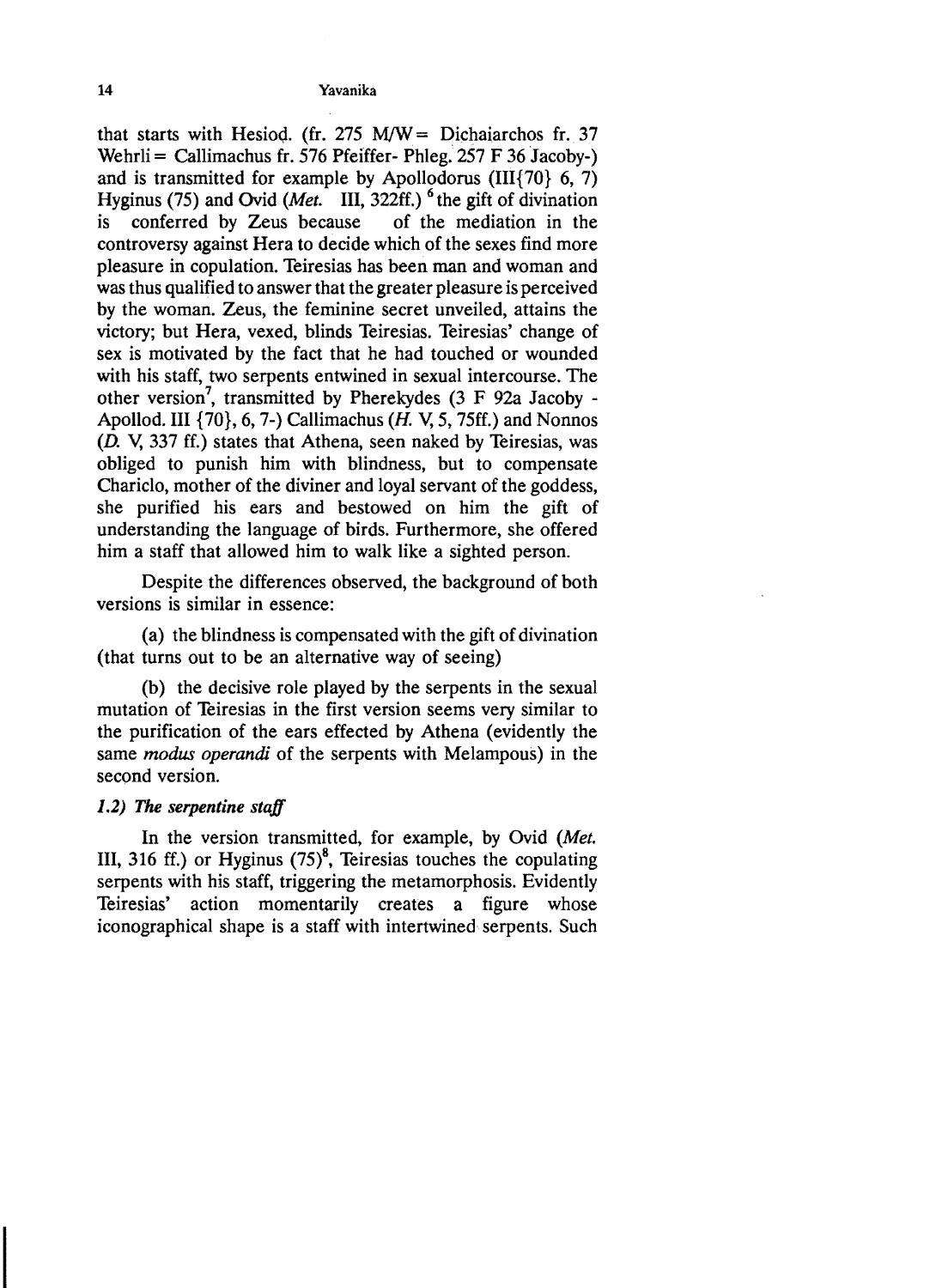a staff already existed in the Hellenic culture, taking the technical name kerykeion (κηρύκειον )<sup>9</sup> and was used by Hermes on the divine level and the heralds on the human level, as can be seen in iconography<sup>10</sup> (*illustration 1*). An interesting text of *Hyginus (Astron, II, 7, 2)*<sup>11</sup> narrates the manner in which Hermes obtains the serpentine staff, in circumstances identical with those originating Teiresias' sexual mutation (only the interpretation differs, the separation of the serpents is understood as a pacification, according to the major function of the *kerykeion*  as staff of the mediator). The link between both evidences is clear<sup>12</sup>, and we believe that the meaning must be similar.

All the bearers of the serpentine staff (Teiresias included in the group) have a common link: they are mediators; the heralds on the polítical level, Teiresias between genders and later between gods and men. Hermes, the most interesting, in a wholistic field, uniting with his presence the underworld, the sky and the earth, moving between the kingdoms of the gods and the land of humans, linking divergent and opposed spaces $^{13}$ .

## *1.3) Branchos* : *the diviner without serpent.*

An episode in the life of Branchos, the rnythical founder of the Didyma's oracle and ancestor of the priestly lineage of the Branchidai, is significant for our purposes and determines the name of the character. According to Cono, while Brancho's motherwas in labour, she had a vision in which the sun penetrated by his mouth, and passing through the stomach, ended the path in sex<sup>14</sup> (evidently an "experience of light"<sup>15</sup>). Because of this visionary experience (the sun passed through the  $\beta \rho \alpha \gamma \alpha \zeta$ , tubes, she named her son Branchos (B $\rho \hat{\alpha} \gamma \gamma_{\text{OC}}$ ). Later, his homosexual love for Apollo leads to the conversion of Branchos into a powerful diviner *(Branchios* is one of the epithets of the god.)

In an attempt to explain the vision of Branchos' mother, the episodes of Melampous and Teiresias and the serpentine head of the *kerykeion* we have resorted to a religious tradition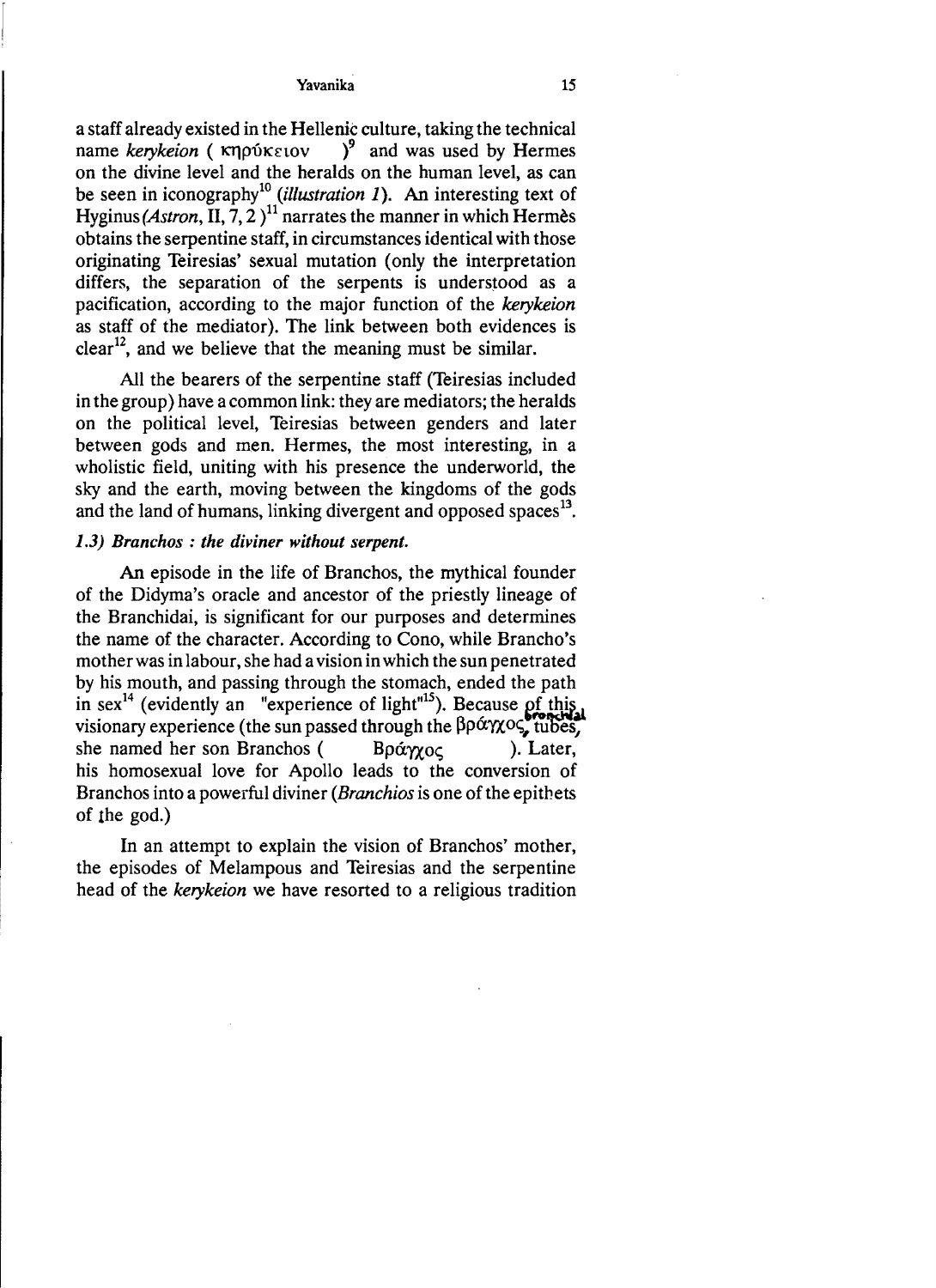that displays in a structured manner most of the elements that scattered throughout Greek mythology are incoherent. 2) Serpentine power and Tantric mystical physiology.<sup>16</sup> *2.1)* The origin and antiquity of Tantrism.

The major drawback to using Tantrism in comparative religion is the lack of literary evidence of the movement prior to the sixth century  $A.D.<sup>17</sup>$ . But the literary transmission, or even the generalization of a doctrine does not imply the non-existence of previous strong and long-dated roots. On the one hand, the significance of the cult to *Siva-Sakti*18, the basis of Tantrism, exhibits an evident archaism in some aspects. On the other hand, Tantrism does not seem to be a movement of rupture, and does not display elements of radical innovation. Tantrism is a religious movement that elaborates concepts pre-existing in the Vedic tradition, combining them with religious practices from different sources. The historical sociology of Tantrism is still impossible to outline (the difficulty increases the farther back), all these uncertainties making it increasingly difficult to detect the role of Prearian and popular tradition in the formation ofTantrism. The fact that the greatest development is observed in contact zones (northern India), open to foreign influences, may indicate that in these ambits the rigidity of traditional religion was surpassed, and the priestly elite embraced alternative (foreign or sociologically different ) practices, Thus, we could delimit the three major roots of Tantrism, the Vedic one, the autocthonous (Prearian but perhaps popular also) and the alpctone (Asiatic Chamanic techniques, perhaps even Gnostic influences, as Mircea Eliade suggests $^{19}$ ).

In spite of the hypothetical basis of the analysis, it seems acceptable that Tantrism is not a modern phenomenon in its roots even if the literary formulatíon and the major expansion were developed towards the end of the first millenium and during the fírst part of the second. The archaism of sorne Tantric practices allows us to justify the comparison with the Greek practices (we are not comparing religious forms with more than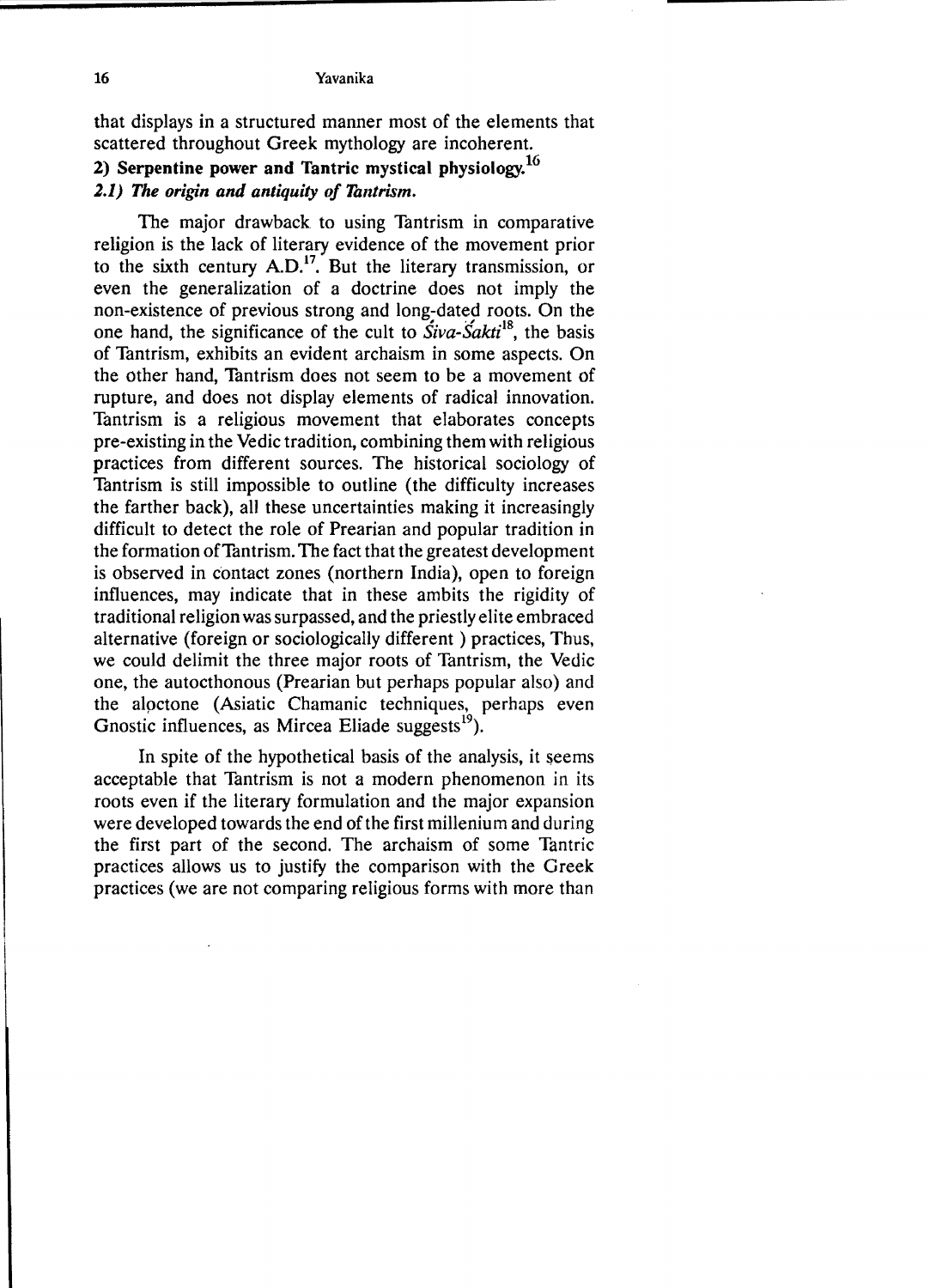

1) Kerykeion Norbert Schimmel Collection (New York) (note 10)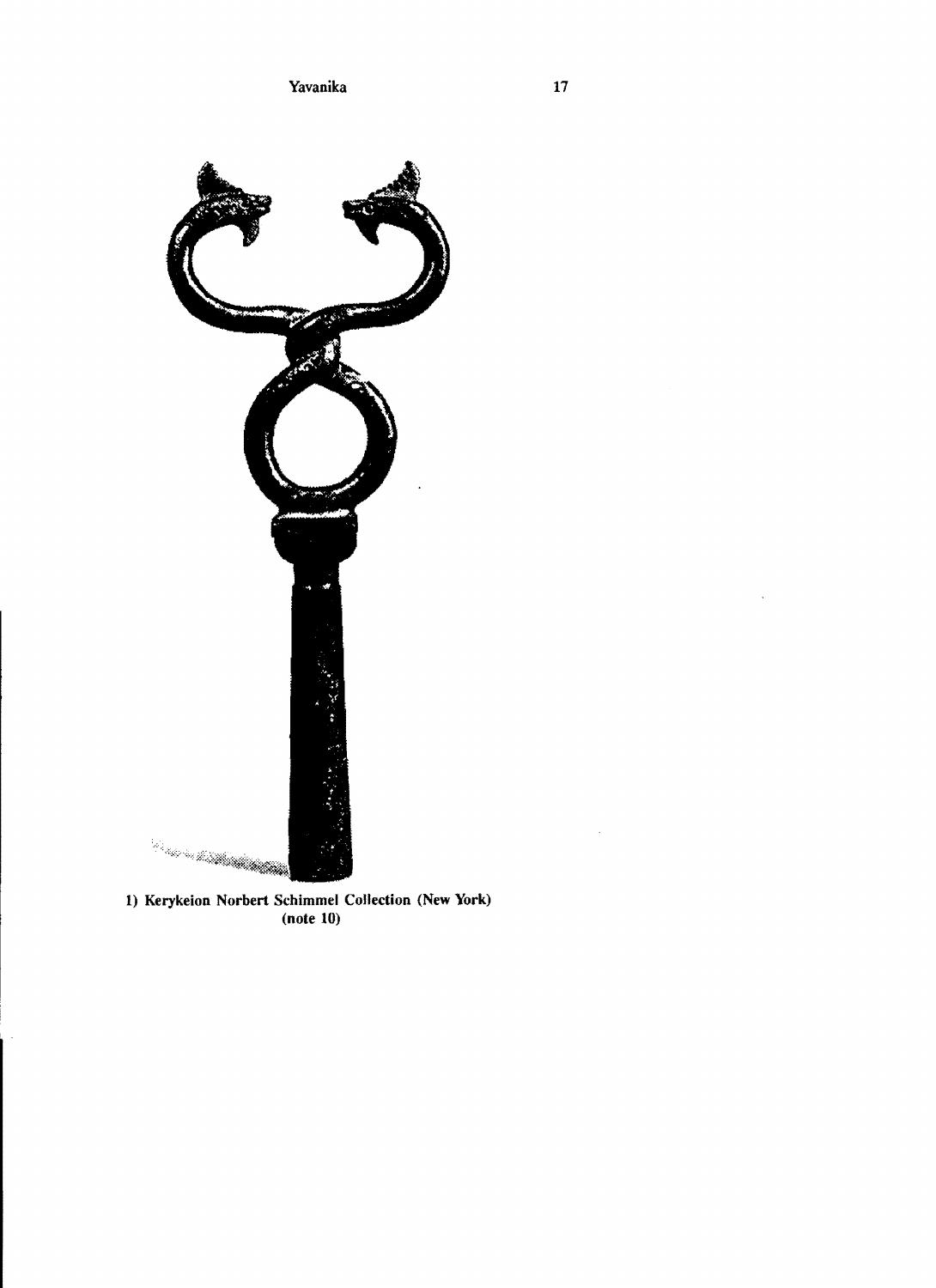

2) Hermes and sphixnes. Olpe. Gorgon painter. Athens. National Museum 19159 (note 35)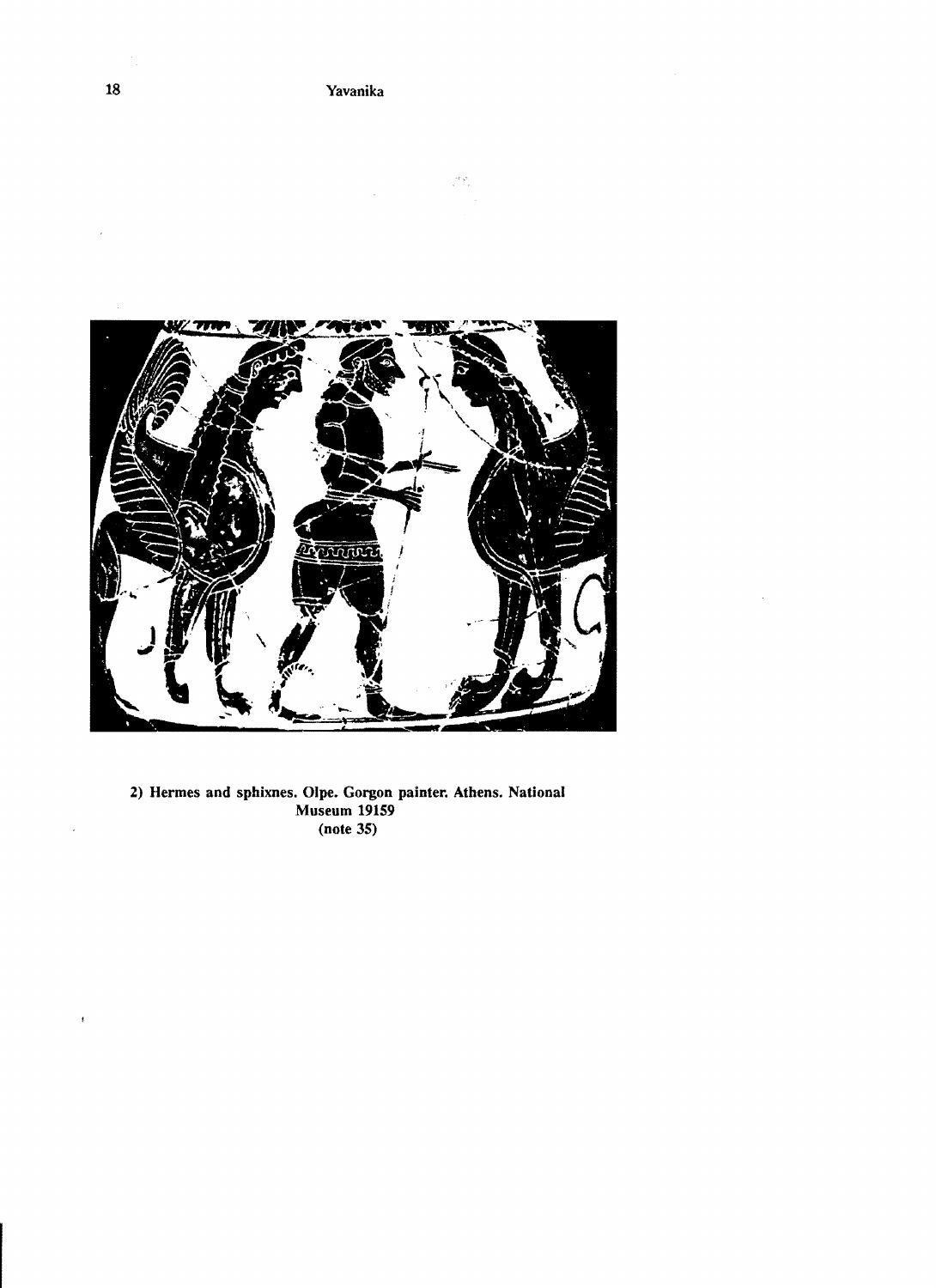thousand years between them, but possibIy practices oí a similar antiquity).

## *2.2) The Tantric mystical physiology.*

not to be included in the *satcakra* system being in essence The basis of Tantric esoterism is the experience of liberation revealed in the adept's body<sup>20</sup> in which two powers co-exist in a latent stage, one situated in the lower part oí the trunk (the feminine principle or *Sakti*), the other in the upper part of the head (masculine prinicple or *Siva*). Joining both we find a number oí channels (named ná4is), the three major ones being *Sw¿umna*  (in a straight line and the main channel),  $Id\bar{a}$  (left channel, lunar and feminine) and *Pingala* (right channel, solar and masculine). The last two *nādīs* are entwined round *Susumnā*. meeting at a number of centres, named *cakra*, where subtle energy is gathered. In the most usual system called *satcakra*. (six-centred) they are seven in number (the six *cakra* and the seventh in the upper part of the skull). The lower centre, named *Mūlādhāra cakra* or *cakra* root of the *nādīs*, placed in the intermediate region between genitals and anus is the seat of the personal *sakti* that appears coiled among common men (named *kundalini*: the coiled one), in repose and with the appearance oí a serpent. The following are *Svéidhisthána cakra,*  over the genitals, *Manipūra cakra* or centre of the region of the navel, *Anahata cakra* or centre of the heart, *VlSuddha cakra*  or centre in the region of the throat,  $\overline{A}$ *iña cakra* or centre between the eyebrows where the *ná4is* unite to ascend to *Sahasrára*  or the lotus with a thousand petals placed in the upper part of the skull (perhaps in the íontanelle in spite oí the fact that we are surnmarizing a subtle or mysticaI physiology with no real correspondence in organs or regions of the common physiology). The masculine power or *Siva* settles in this centre and seems supracorporeal.

The purpose of the system is to make the serpentine power ascend from *MüZadhára cakra* to *Sahasrara;* whoever reaches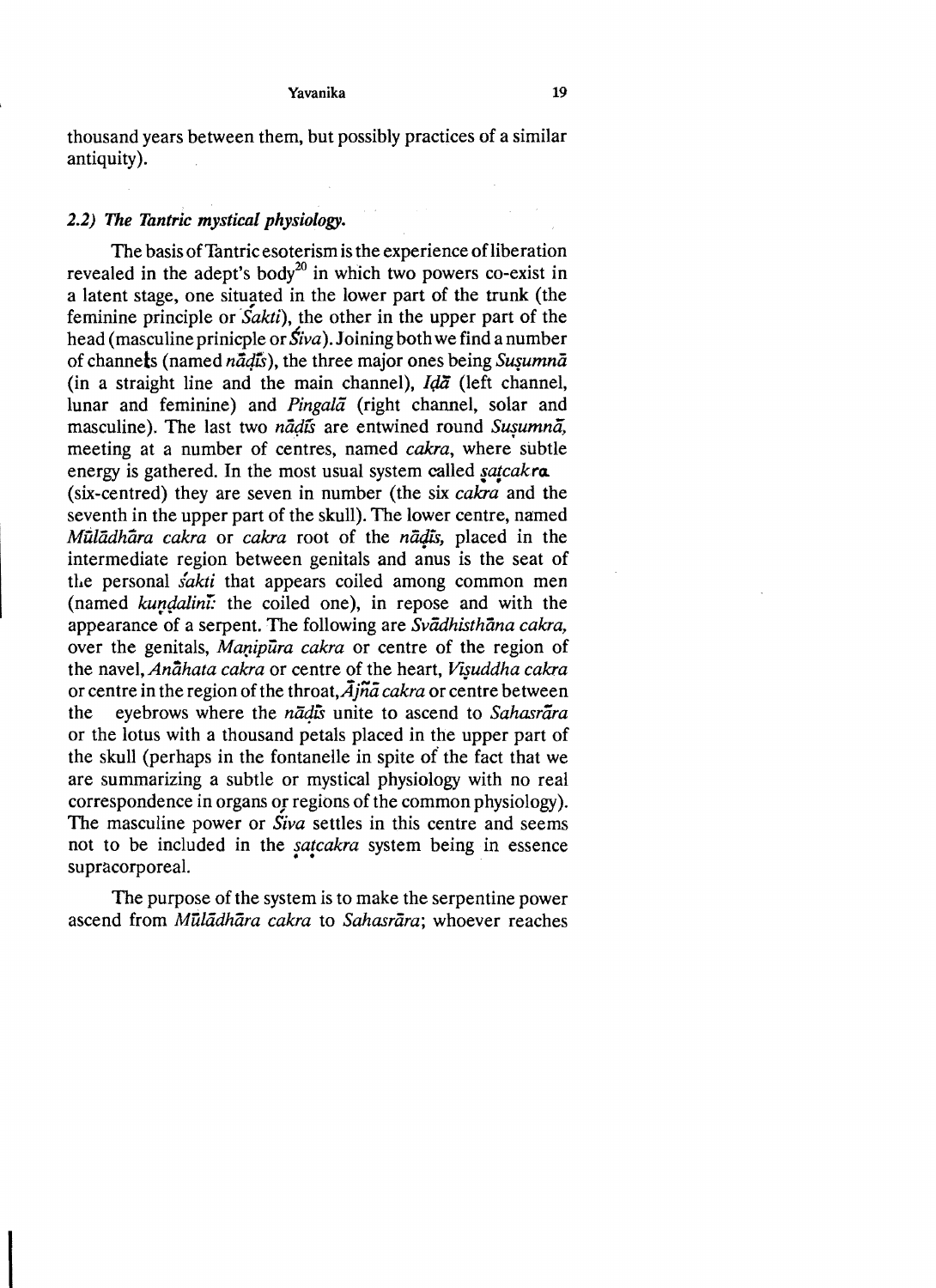this union becomes a *jivanmukta21,* a person who has attained Iiberation of the limitations of the human condition (achieving release from the wheel of reincarnation *-Sarpsara).* Serpentine power (Kundalini<sup>1</sup>must ascend exclusively by the central channel *(Susumna* ) to produce the alchemy of liberation.

## *2.3 Elemenls 01 comparison.*

Summarizing, Tantrism shows the following elements for the comparison:

(a) the purpose of Tantric mystical physiology is the transmutation of the common human being into a truthful man, a superior creature who knows all things (because he has experienced the nature of divinity, in this case, the union between *Siva* and *Sakti)* and in which the dissolution *(laya)* of the ordinary essence was produced.

(b) the serpent appears as the personification of the power that promotes the transmutation in the body of the adept.

(c) the sexual region is basic in the system. The canonical practices based the trigger for ascent of *Kundalini* on ascetic techniques, but other schools (perhaps the most archaic ones, close to the primitive Saivism/ Sivaism) seem to use hetero or homosexual techniques to awaken the serpentine power.

(d) the iconographical representation of the *nadis* was a straight line with intertwined serpents.

(e) the *nadis Ida* and *Pingala* were related to the nasal breathing (perhaps *Susumna* to oral breathing).<br>(f) to describe the fusion between *Kundalini-Sakti* and

*Siva* in *Sahasrara* the comparison is used with the "brightness of a hundred suns" (evidentIy an "experience of light").

## 3) Comparative religion: Teiresias, Melampous, Branchos and Tantric mystical physiology.

We find a number of coincidences between the experiences of Teiresias, Melampous and Branchos and the Tantric initiates: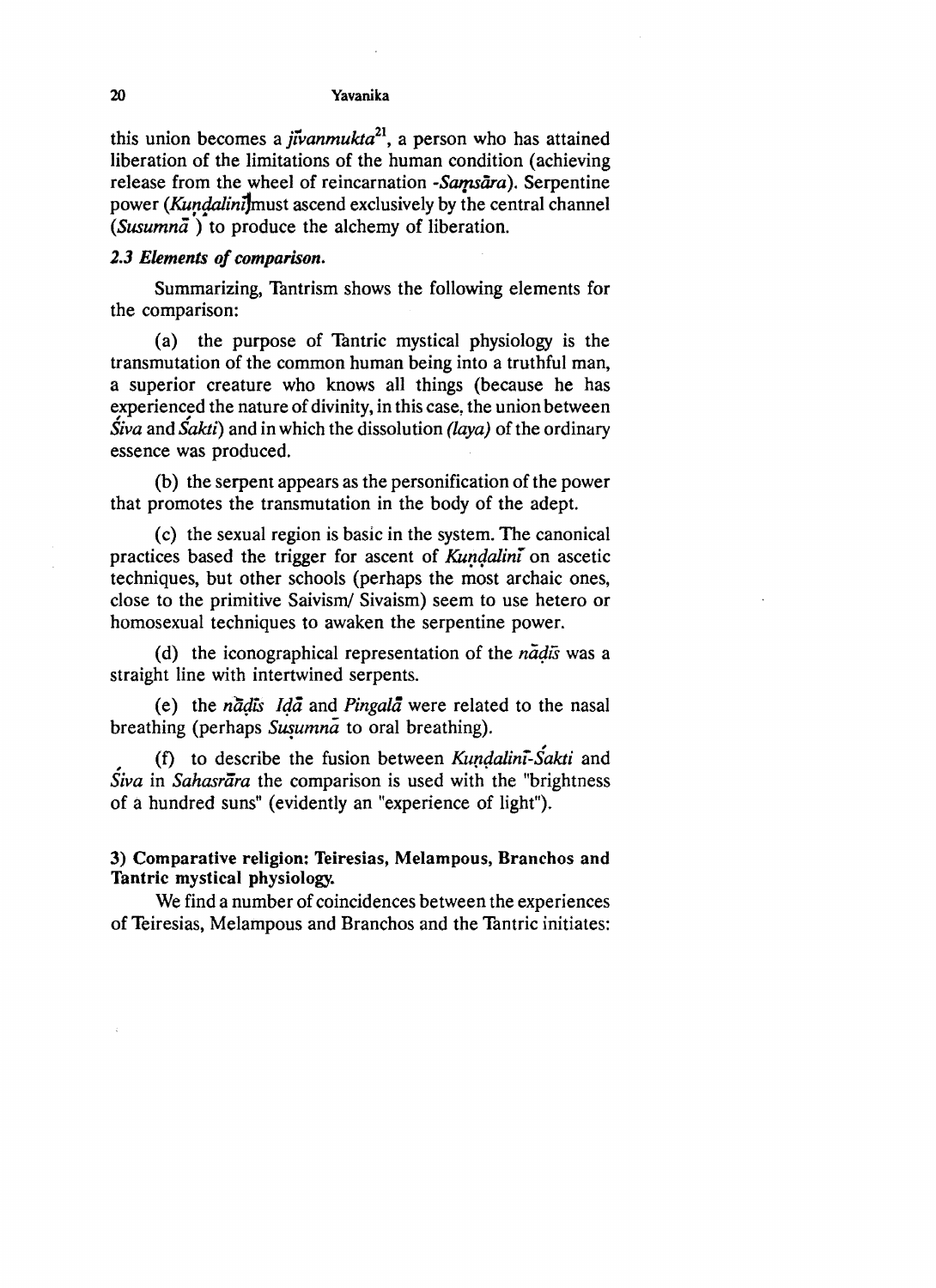(a) After fulfilling these experiences, they become special beings, diviners, powerful men: Melampous is an *iatromantis,*  Teiresias maintains after death intact his cognitive abilities, Branchos establishes a parental guild of diviners. The Tantric adepts, as we have seen, reached different physical and spiritual powers upon experiencing the inner mystical union. Their esoteric knowledge is a matter of small gatherings of initiates, often transmitted inside the family group. In both cases we find experiences of a minority, men without common vital trajectories.

(b) Melampous and Teiresias undergo a serpentine experience that leads to their transmutation. In the case of Melampous, the serpents purify his ears and reveal to him the knowledge of a completely different world. In the case of Teiresias, the experience with a male and female serpent (the relationship with the *nādis Ida* and *Pingala* seems evident) provoke the change of sex that closely resembles to the androginy<sup>22</sup> of the Tantric adept who experiences in his body the alchemy of the supreme mixture of masculine and feminine essences. The serpentine symbol is used in both cases in a very similar field of significance.<sup>23</sup>

(c) The experience of the mother of Branchos is very similar to the "experience of light" of the Tantric adepts but occurs inversely, the relationship with Buddhist sexual Tantric practices in which *Bindu* (subtle energy concentrated at a point and closely connected with breathing) "let down from the upper part of the head and fills the sexual organs with a jet of quintuple light $n^{24}$  is clear. The nasal cavities (and also the mouth) develop in Tantrism a basic role in the respiratory exercises to awaken Kundalini. Without forcing the identification to the point of connecting the name Branchos (in its etymological sense) to the subtle channel *Susumna*, it should be stressed that both "experiences of light" are very similar.

(d) The importance given in Greece to the kiss of the god in order to accede to complete mantic power (undoubtedly in the case of Branchos and very probably in the case of Melampous) is yet another fact of a sexual nature (in this case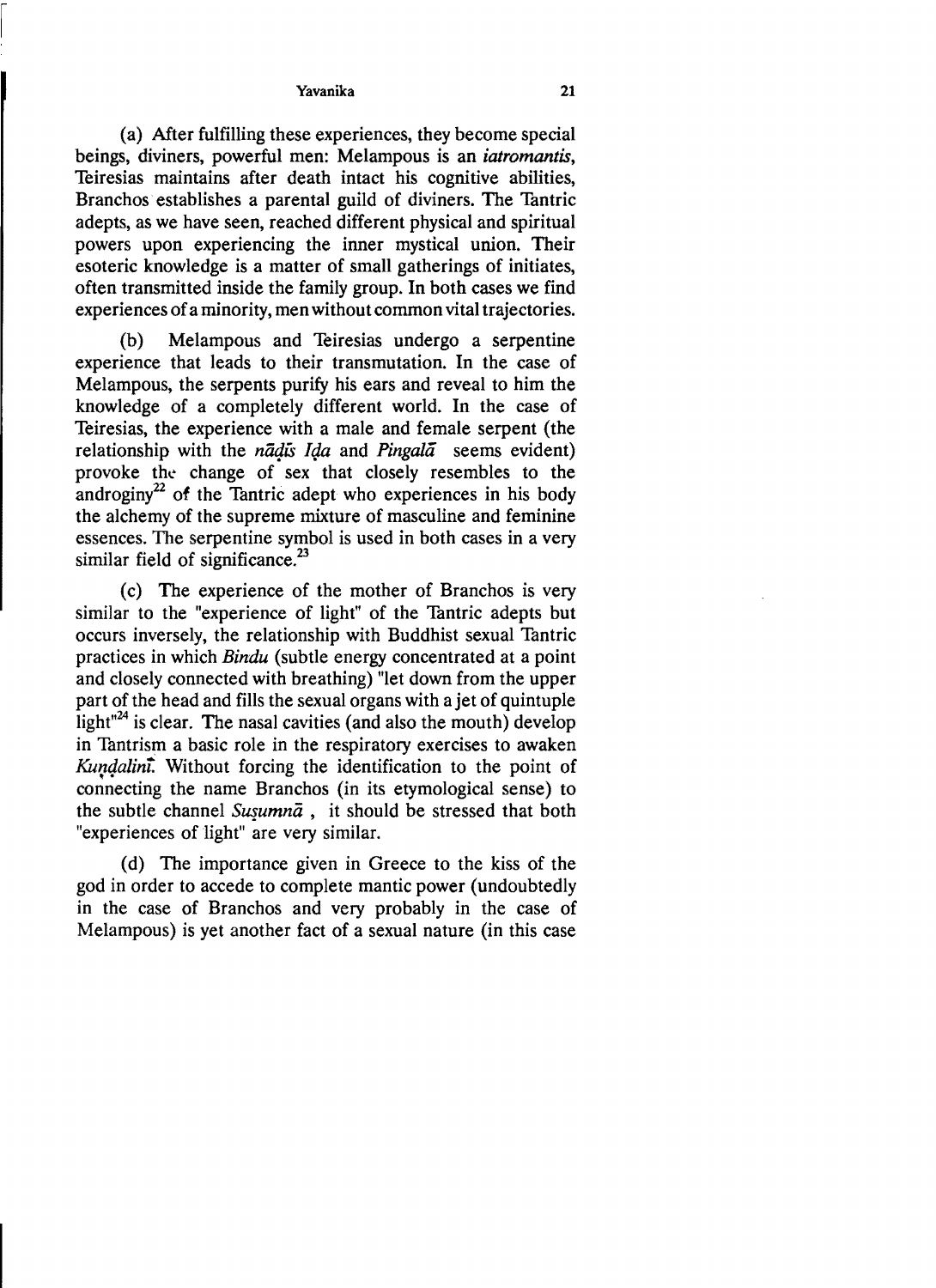not transexual as in the example of Teiresias - but clearIy homosexual). We could approach these practices from the angle of the homosexual rites used in Tantrism to awaken *Kundalini* (anal penetration is one of the most powerful triggers to provoke the ascent of serpentine power in some sects of the left hand), but we could also, thanks to the Tantric example, attempt to deepen in the explanation of the homosexual Greek practices adopting a different approach from that utilized in the excellent works of Bernard Sergent<sup>25</sup>. Greek homosexuality seems \* therefore to be included originally in a complex initiatic *paideia*  $(in both senses of initiative)<sup>26</sup>: the learning of the real essence$ of the human being and his potentiality, including homosexual practices with mystical purposes (to awaken the serpentine power). The experimentation of this power determines the special status of the initiate within the social group (the nobles were superior- *kalokagathoi* - because of their knowledge of this "mystery"). We propose a partial explanation of the lack of inhibitions of the Greek aristocrats (Plato at the head of the list) in the face of this kind of behaviour and also the secrecy surrounding the practice.

## 4) Hermes, tbe *kerykeion* and Gorgo.

The intertwining of the three *nadis* creates a figure very similar in essence to the Greek serpentine staff named *kerykeion.*  The god Hermes is normally shown bearing it in the iconography<sup>27</sup>, this being one of the definitive attributes to assure identification. It seems worthwhile to analyse briefly the tasks . of the god to clarify his role in the mystical physiology that we are endeavouring to unravel<sup>28</sup>. A deity of ambiguity, he is the lord of the lands with diffused frontiers. He is *epitermios*, divinity of a11 the limits, not only the frontiers of the social topography but also the psychic or mythical one. He is the support of the traveller who crosses the frontier of the known country, of the foreigner far from his fatherland; he indicates the ambiguous point of confluence of the territory of two *poleis*; he helps thieves $^{29}$ , working on the fringe of the social system. He is also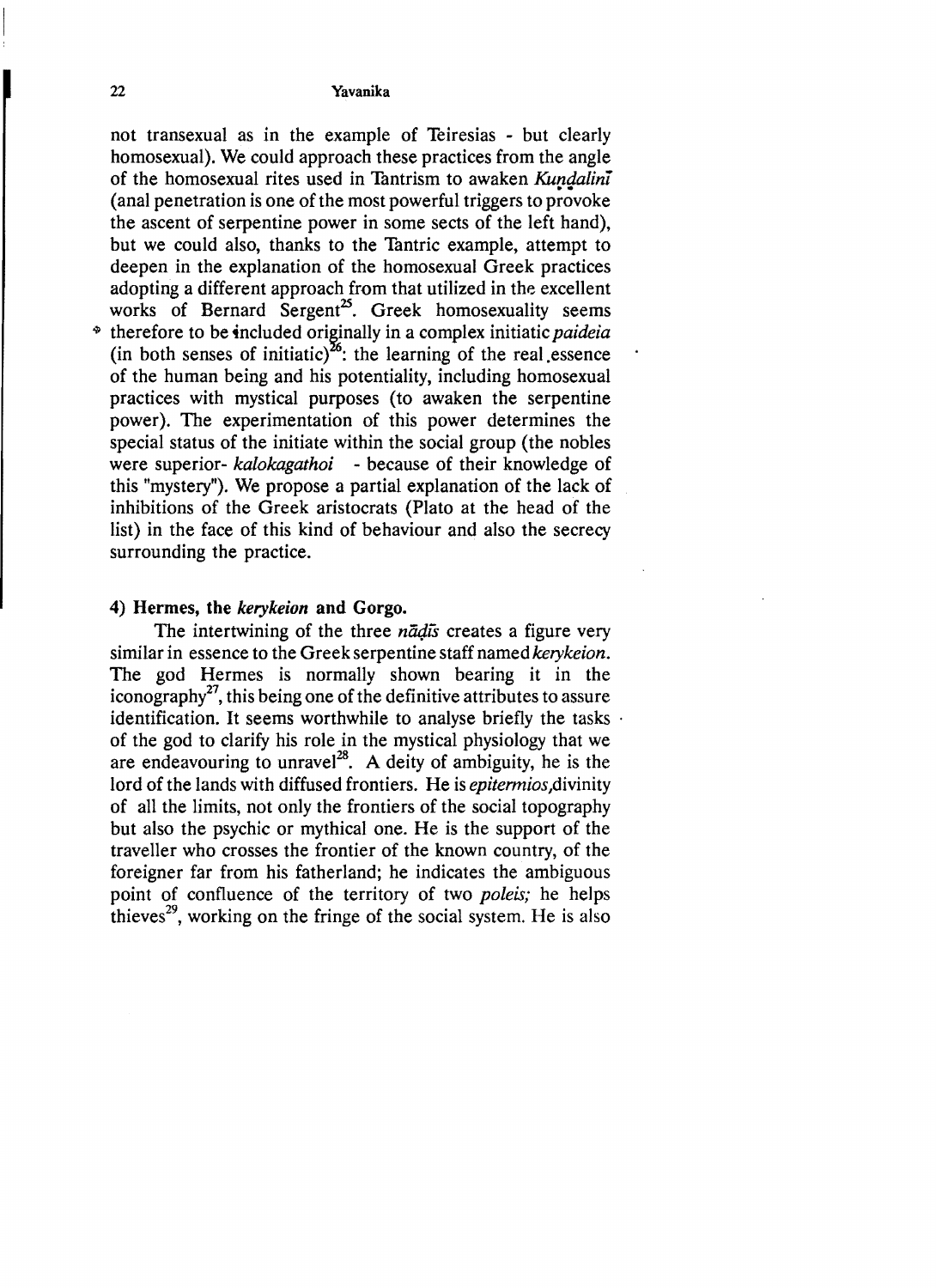*psychopompos,* helping the dead to find the way from the world of the living to the underworld<sup>30</sup>. His son (daughter) Hermaphroditos<sup>31</sup> and a number of his archaic representations<sup>32</sup> show that he moves in the sexual indetermination or even in androginy. As herald of Zeus he unifies the human world with the reigns of the gods. He is the central divinity in the space construction of the Greeks, as pointed out by Vernant<sup>35</sup>, he determines the links among the different ambits that give structure to the social and religious Greek imaginary. A deity of transitions (including, evidently, the "rites of passage"<sup>34</sup>) he is the perfect candidate for presiding over practices that include a transition to a different sort of existence and an ascensional ritual. Iconography could assist in illustrating this. **In** one of the earliest images of the god, in the  $q\partial\mathcal{U}$  of the Gorgon painter *(circa 600-590 BC)* in the National Museum of Athens<sup>35</sup> *(illustration* 2), Hermes is portrayed with the *kerykeion* heId aloft his right hand and flanked by two winged sphinxes. The image is included in a series of representations dated between 600 and 560 in which Hermes is flanked by mythical winged creatures (sphinxes or sirens $^{36}$ ). The meaning of the scenes does not seem to be completely clarified (the interpretation of the master of animals seems much too simple). The scene can be interpreted by comparison with the relief of the Cretan bronze helmet in the Norbert Schimmel Collection (New York)37 *(illustration 3)*  showing two winged youths holding intertwined serpents. Hermes in the first case fulfils the same role as the serpents in the second and the *kerykeion* in the centre of the image seems to emphasize this significance. To control the serpentine power is the task of the god and the winged beings are a represention of the ascension included in the rite. Seen from this point of view, we could almost risk an attribution to the pair of winged genies of the New York helmet. This doublet is in essence only one (with the same significance as the ambiguous god who presides over the serpentine power), being like a double Hermes.

Another mythical being, whose meaning is lately being investigated by a number of researchers<sup>38</sup> and who is shown as possessing similar attributes (wings, serpents) is Gorgo. **In** the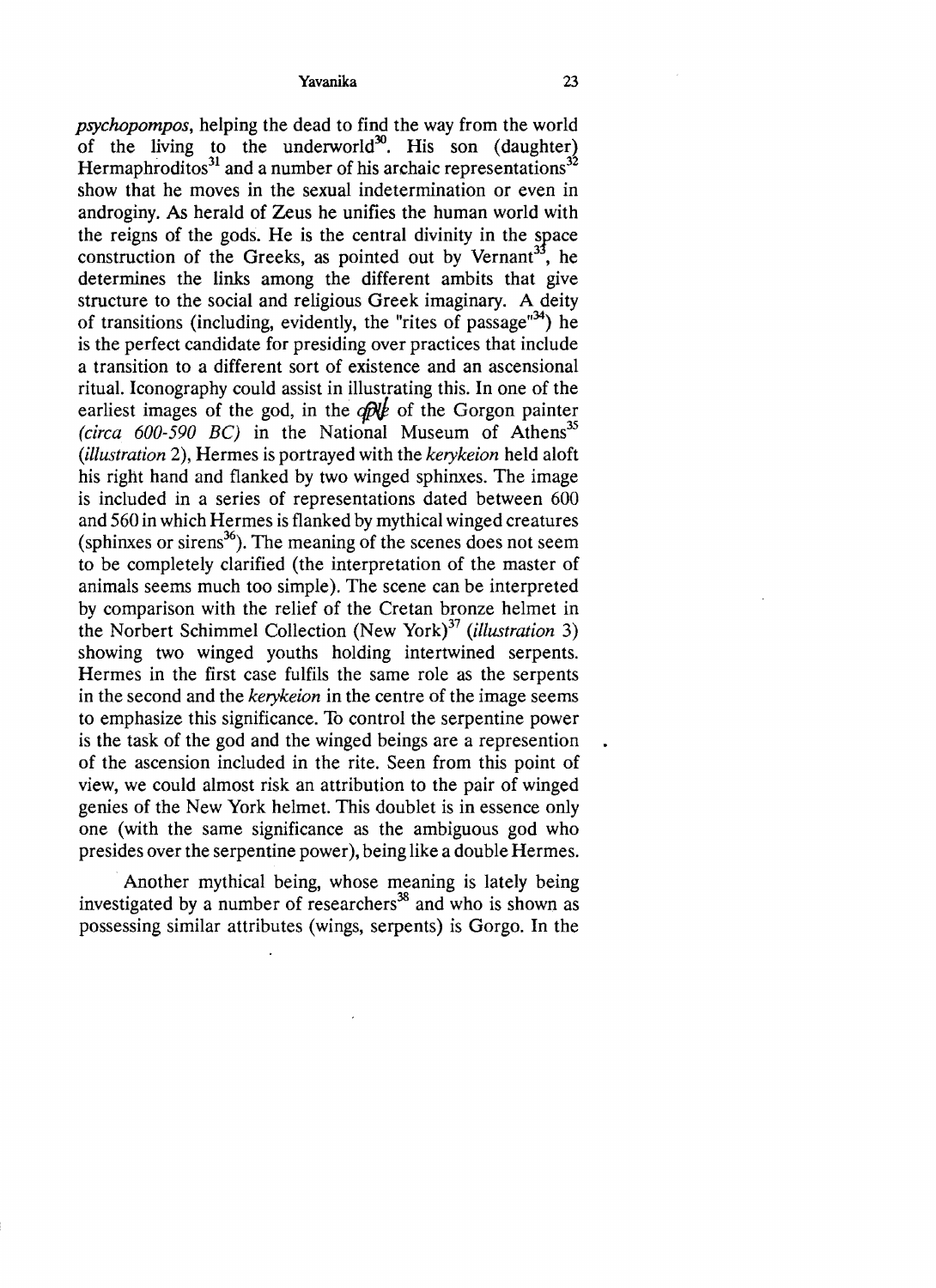oldest iconography his/her sex is undetermined $39$ , and this being is represented like a terrible strength, the control of which determines a superior power. His/her head surrounded by serpents in a number of images<sup>40</sup>, his/her body entwined with reptiles (for example in the pediment of the temple of Artemis in Corcyra where the serpents form a girdle<sup>41</sup> (*illustration* 4 -), Gorgo seems a candidate to symbolize among the Greeks the radical alterity named *Kundalini* in Tantric tradition, a terrific power mastered by a select group of special men, transformed into heroes.

Thanks to the Indian parallel we can better understand the subtle role of Hermes, the god in the Greek pantheon who best symbolizes the ritual of ascension and change to a new reality that is the experimentation of serpentine power, the alterity and strength of which are reflected in the hypnotic and terrifying glance of Gorgo.

## *S)* Conclusions

Among the Greeks a knowledge seems to be attested of subtle or mystical physiology having a number of elements comparable with Indian Tantrism. The symbols (serpent, light, ascension) and the experience (importance of sex, access to a greater personal development) are similar. In the Greek case the information is hidden in the mythicallanguage (in the literary or iconographical transmission), re-elaborated and transmitted in most cases by authors who are unaware of the real dimension of the facts they are relating. Without the instruments of the comparative method the sole interest of the vicissitudes of diviners such as Teiresias, Melampous or Branchos, heroes like Perseus or gods like Hermes is to show the ravings of mythical creation; in the light of the Indian example, the Greek myth grows in meaning and could be explained, in part. It is hard to agree with the idea that both traditions draw on a common source (because of the paucity of documentation);and difficult to affirm that a lending relationship exists between both countries<sup>42</sup> and cultures in the archaic period or even earlier;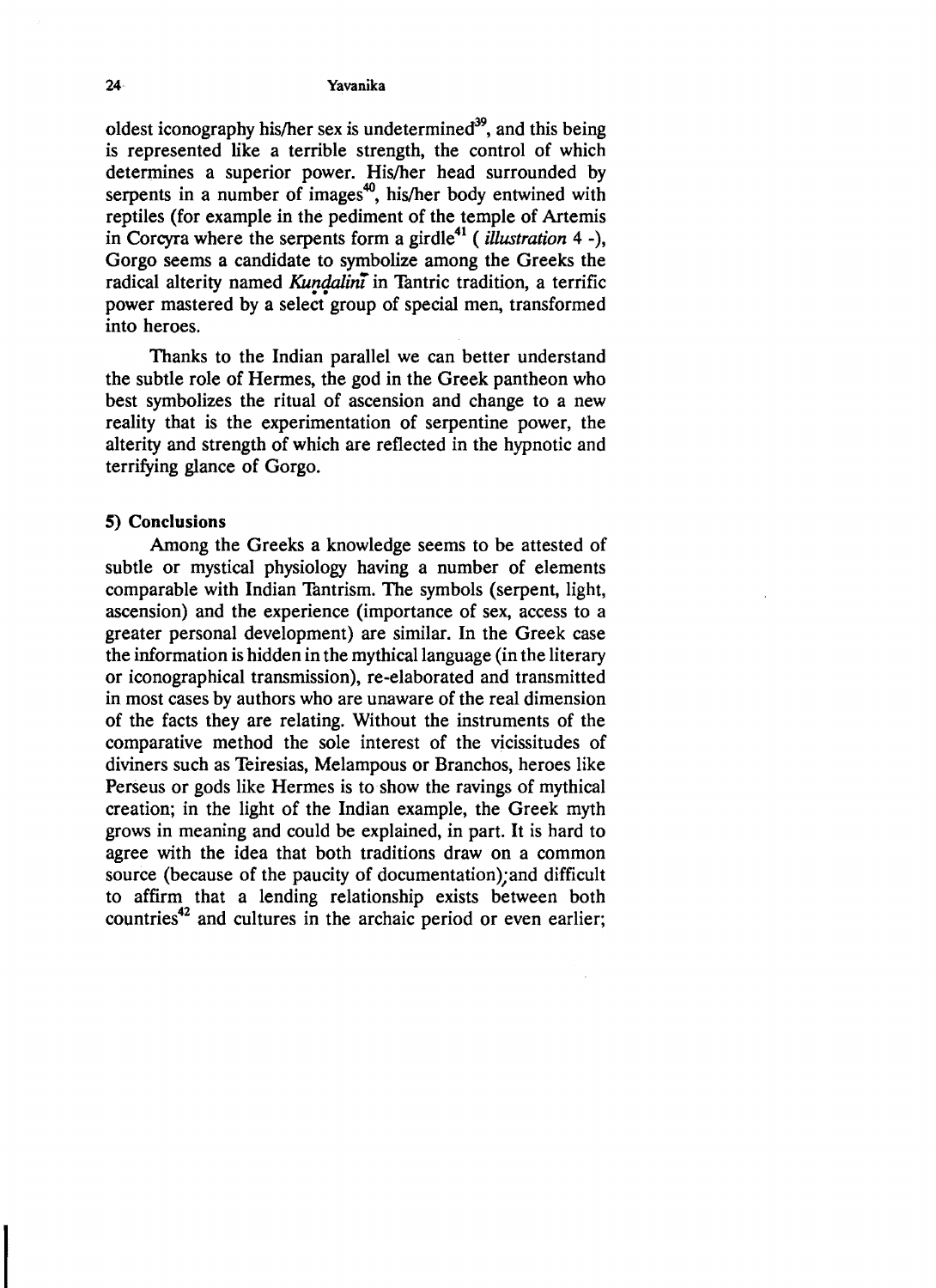

<sup>(</sup>note 37)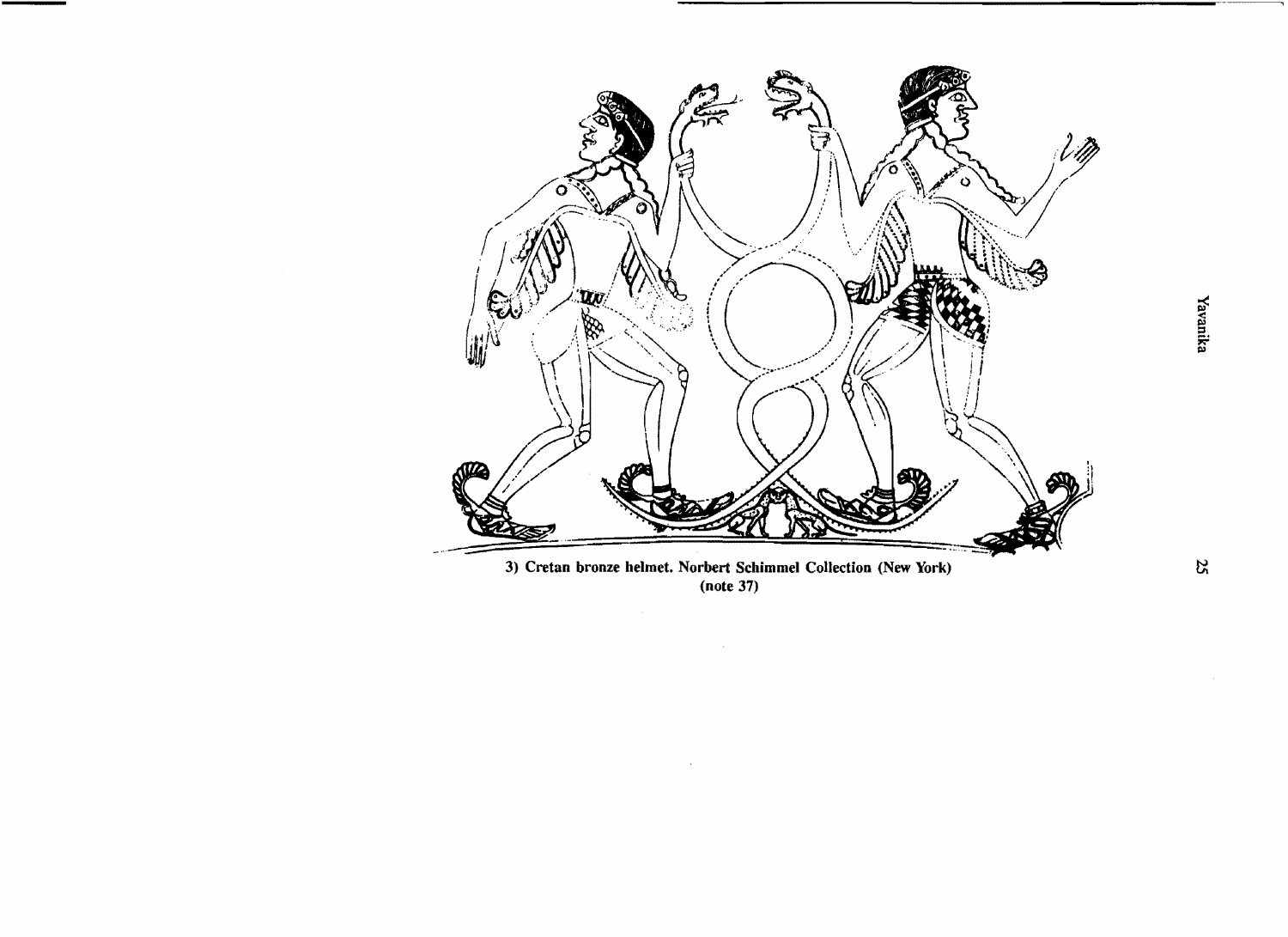

4) Pediment of the temple of Artemis (Corcyra) Serpentine girdle of Gorgo  $(note 41)$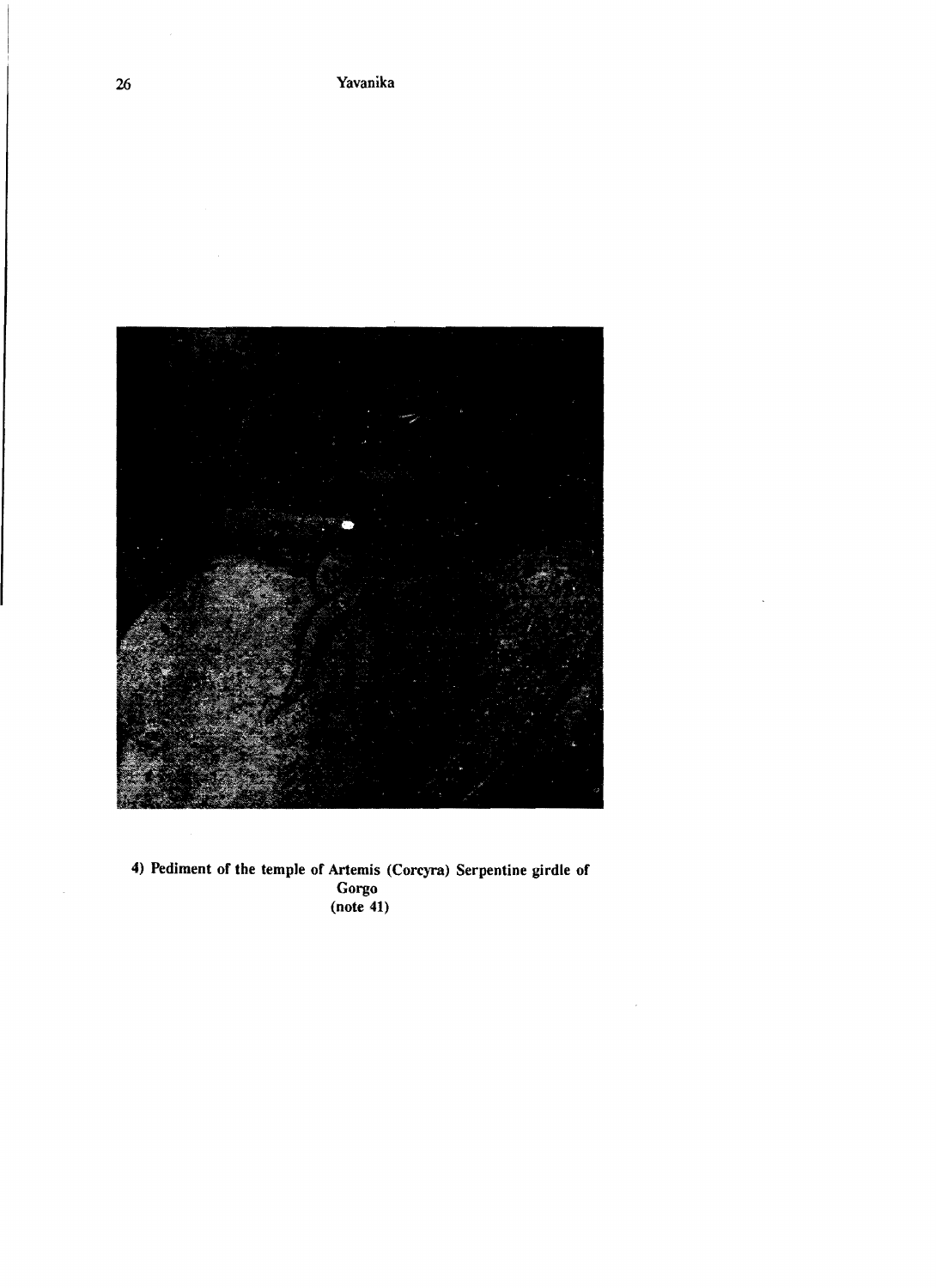it seems more acceptable to defend that we are dealing with similar models to characterize extraordinary religious experiences. But the result is different and exemplifies the cultural adaptation produced in the social mentality in each country that seems to illustrate the archaism of the practices and permits us to refute a recent loan. Heroes, kings or diviners in the Greek case or creatures liberated from the bonds of human nature in the Indian case are two ways to represent the man who had developed potentialities beyond the reach of common human beings.

## *Notes* & *References*

- 1. We follow a methodology of analysis completely different from Krappe, A.H. "Teiresias and the Snakes" *AJPH* 49, 1928, 267-275 in spite of the use of the Indian parallel in both approaches.
- 2. Hesiod fr. 261 M/W (Schol. Ap. Rhod. 11, 118-121); Apollod. I (96), 9, 11. The same means confer the gift of divination on Hellenos and Kassandra *(cf.* Schol. Hom. 1. VII, 44); see Halliday, w.R. *Greek Divinalion,* Chicago, 1913, 83ff. The role of Melampous in the pseudo-hesiodic *Melampodia* (see Loffler, l., *Die Melampodie,*  Meisenheim 1963 or *Schwartz,J.Pseudo-Hesiodeia,* Leiden 1960, 227ff.) must have been essential but the fragments surviving (M/W 270-279) held no interest for our research.
- 3. For recent approaches, see Jost, M. "La légende de Mélampous en Argolide et au Péloponnese" "in *BCH* supl. 22, 1992, 172ff., Simon, E. "Melampous" in *LIMC* VI, 1992 405ff. (iconography); Scarpi, P. "Melampus e i miracoli di Dionysos" in *Perennilas. Studi Angelo Brelic/¡,*  Roma 1980, 431ff. and Suárez de la Torre, E. "Les pouvoirs des devins et les recits mythiques: l' exemple de Melampous" *LEC* LX, 1992, 3ff. AIso Pley, R. in *RE* Xv, l *S.v.* or Wolff, O. in Roscher's *Lexikon* 11, 2 *S.v..*
- 4. Dowden, K. *Dealh and lhe Maiden. Girls Inilialion Riles in Greek Mythology,* London/New York, 1989, 71-115, he follows the ideas expressed by Burkert, W. *Homo Necans,* Berlín, 1972, 191-194 and *Stnlctllre and HislOry in Greek Mythology and Ritual,* London, 1979, 86-87.
- 5. The relationship between Melampous Me $\lambda$  Me $\lambda$ αμπόδιον *(Hellebonus Orientalis Lam.)* was quoted by Murr, *J. DefiPflanzenwelt in der gliechischen Mylhologie,* Innsbruch, 1890, 228, also Edmunds, L. "The Cults and Legend of Oedipus" *HSPh* 85, 1981, 221ff.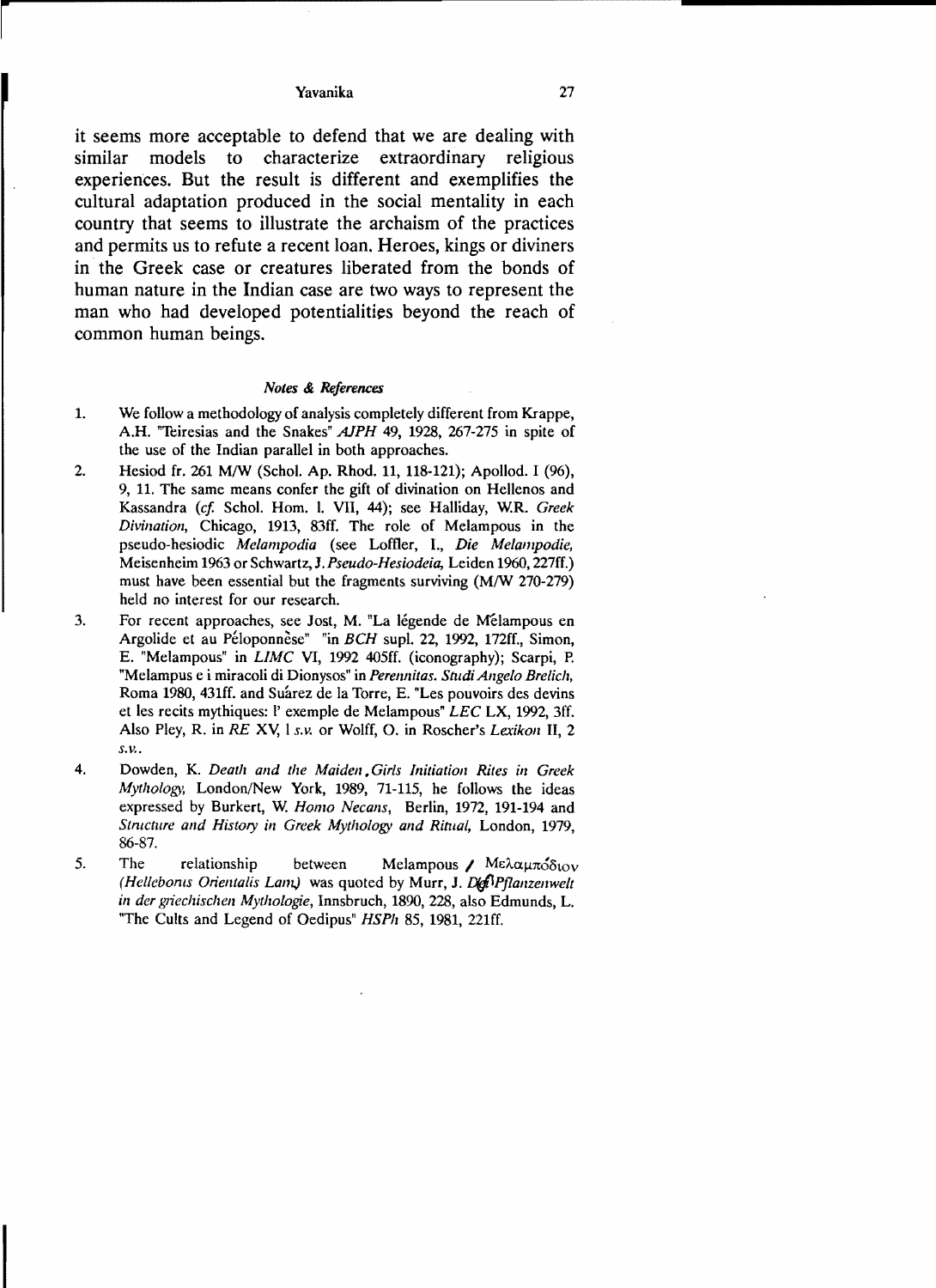- 6. Version A in tbe catalogue of Brisson, L. *Le mythe de Tirésias,* Leiden, 1976, 12-21. The book of Brisson is the best analysis of the mythical diviner, also GarcÍa Gual, C. "El adivino Tiresias o las desgracias del mediador" in *Mitos, Viajes, Héroes,* Madrid 1981, 121ft.
- 7. Version B (Brisson). See aIoo Loraux, N. "Ce que vit Tiresias" in *Les expénences de Tirésias,* Paris, 1989,253-271. We do not take into account tbe aberrant version in Sostratos (32 F 7 Jacoby; *SHe//.* n. 733,352-353 Eustath. Hom *Od.* 10, 492-).
- 8. In the cases Ao2, 4, 6, 9, 10, and 11 (Brisson) the use of a staff is quoted, in the other versions Teiresias kills or wounds the serpents but no mention is made of tbe use of a sword *(contra* de Waele, F. J. M., *The Magic Staff or Rod in Graeco-Italian Antiquity, Gent, 1927,* 146ft).
- 9. See Boetzkes, R. *Das Kerykeion,* Giessen, 1913 (summed in RE 11, 1921, col. 330ft); de Waele, *op. elt (sllpra* note 8) *passim;* Scbouten, J., *The Rod and Serpent of Asclepios*, Amsterdam-London-New York, 1967, 177ff,; Preller, L., "Der Hermesstab" *Philologus I*, 1846, 516 ff.; Hoffmann, O. A. *Hermes und Kerykeion*, Marburg, 1890.
- 10. See Crome,J. F. "Kerykeia"*AM*63/64, 1938/1939, 117ff,; Diez de VeIasco, F., "Un aspecto del simbolismo del *kerykeion* de Hermes" *Gerion* 6, 1988, 39ff.; Siebert, G. "Hermes" In *LIMC,* V, 1990, 381ff. For the *Kerykeion* of the Norbert Schimmel Collection (New York) see Muscarella, O. W. (ed.) *Ancient Art. The Norbert Schimmel Collection*, Mainz, 1974, num. 28 ( with bibliography, dated in the sixth or early fifth century BC).
- 11. " .... *petenti Apollini ut liceret se dicere inuenisse lyram, concessit, et ab eo llirgu/om quandam munen occepit. Quom monll tenens Mercllnus, Cllm proficisceretur in Arcadiam et uidisset duos dracones inter se con;llncto corpore a/illm alillm adpetere, utqu; dimicare inter se lliderentlll; uirglllam in lltmmque sllbiecit; itaqlle discessenmt. Quo facto, eam uirgu/am pacis causa dixit esse constitutam. N01mu/li etiam, Cllm facilmt caduceos, duos dracones inplicatos llirgu/a facilmt ..."* (ed.) A. Le Boeuffle, Paris, (CUF), 1983, 34-35.
- 12. We follow tbe argumentation in Brisson,op. *cit. (supra* note 6) 55 who seems to bave only one bypotbetical iconograpbical confirmation (expecting tbe complete analysis in the LIMC-fortbcoming-) in an Etruscan bronze vase in the Museo Archeologico of Arezzo (Brisson, *op. cit. supra* note 6 - fig. 10) witb tbe representation of Teiresias and a staff with entwined serpents at the top.
- 13. See *infra* part 4.
- 14 26 F 1 (33) Jacoby (Phot. Bibl. 186, 33)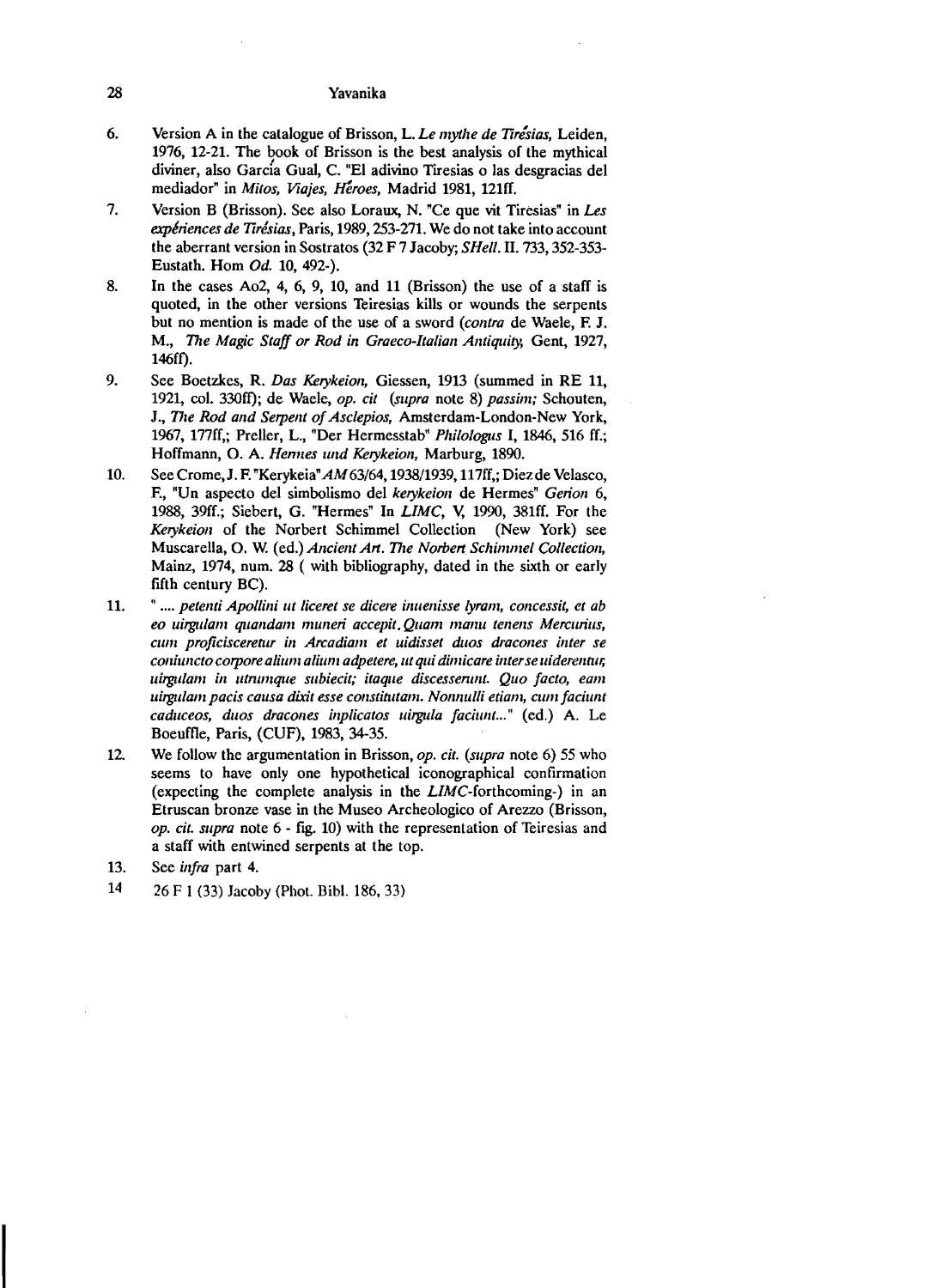- 15. See Eliade, M. *Méphistopheles el l'androgyne*, Paris, 1962, chap. 1.
- 16. We follow particularly the general surveys in Padoux, A. "Tantrism" in Eliade, M. (ed) *Encyclopaedia of Religion (ER),* New York, 1987, vol. 14, 272-280; Eliade, M. *Le Yoga: immortalité et liberté*, Paris, 1964, chap. 6; Dasgupta, S. *Obseure Religious Cults,* Calcutta, 1963; Gupta, S. *(et alii) Hindu Tantrism, Leiden, 1979 and Zimmermann, H. "Le Tantrisme.* Origine et caractère d'un phénomène religieux<sup>"</sup> *Etudes de Lettres 3*, 1982, 11-43 (especially for the origins of Tantrism) and the editions of texts in Woodroffe, J. Principles of Tantra, Madras, 1913; id., The Serpent Power, Madras, 1928 and Id. Sakti and Sakta Madras, 1927, 3rd ed.
- 17. See Padoux, A. "Hindu Tantric Literature" in *ER* 6, 365-367 (including the translations in the major European languages and the main bibliography), the information is much more thorough in Kaviraj,  $G$ . *Talltn'k Sahitya* (in Hindi), Lucknow, 1972.
- 18. See for example Daniélou, A. *Mythes et dieux de l' Inde*, Paris, 1992 (1975), 329ff. 387ff.; O'Flaherty, W.D. *Śiva: the Erotic Ascetic*, London, (1975), 329ff. 387ff.; O'Flaherty, W.D. *Siva: tlle Erotic Aseetie,* London, , 1980 or Lorenzen, D.N. / Padoux, A. *(et a/ií)* "Saivism" *ER* 13, 6-20.
- 19. Eliade, *op.cit. (supra* note 16), 199.
- 20. We follow particularly Woodroffe, *The Serpent Power (supra* note 16), *passim,* Padoux, A. "Cakra" in *ER* 3, 4-5; *id. "Kundalini*" in *ER* 8, 402-403 and Silburn, L. *La ku1)4alilli: l' 'eí,ergie des profondeurs,* Paris, 1983.
- 21. Gupta, S. "Jivanmukti" in *ER* 8, 92-94.
- 22. On androgyny see O' Flaherty, W.D./Eliade, M. "Androgynes" in *ER*  1, 276-281; O' Flaherty, W.D. Women, Androgynes, and Other Mythical *Beasts, Chicago, 1980 (sp. chap. V); Baumann, H. Das doppelte Geschlecht, Berlin, 1955; Eliade, M. op.cit. (supra note 15)* chap. 2 or Delcourt, M. *Hermaphrodite. Mythes et rites de la bisexualité dans l' olltiquité elassique,* Paris, 1958 (chap. III on Teiresias).
- 23. The symbolism of the serpent is extremely complex and varied, see for example Lurker, M. "Snakes" *ER* 13, 370-374; *id. Adler und Schlange*, Tubingen, 1983; Mundkur, B. *The Cult of the Serpent*, Albany, 1983 (chap. 4 on sex and serpent) or Küster, E. Die Schlange in dergriechischen *Kunst und Religion, Giessen (RGVV 13, 2), 1933.*
- 24. Eliade, op. cit. (supra note 15), chap. "lumière et maithuna" based on Guhyasamāja Tantra.
- 25. Sergent, B. *L' homosexualité dans la mythologie greeque*, Paris, 1984 especially chap. IV and *L' homosexualite' initiatique dans L' Europe ancienne*, Paris, 1986, define the role of homosexuality in the Greek class-age initiations, but do not go deeply into the meaning of the behaviour. Similarly, Bremmer, J. "An enigmatic Indo-European Rite: Paederasty" Arethusa 13, 1980, 279-298 or Cantarella, E. *Secondo natura*,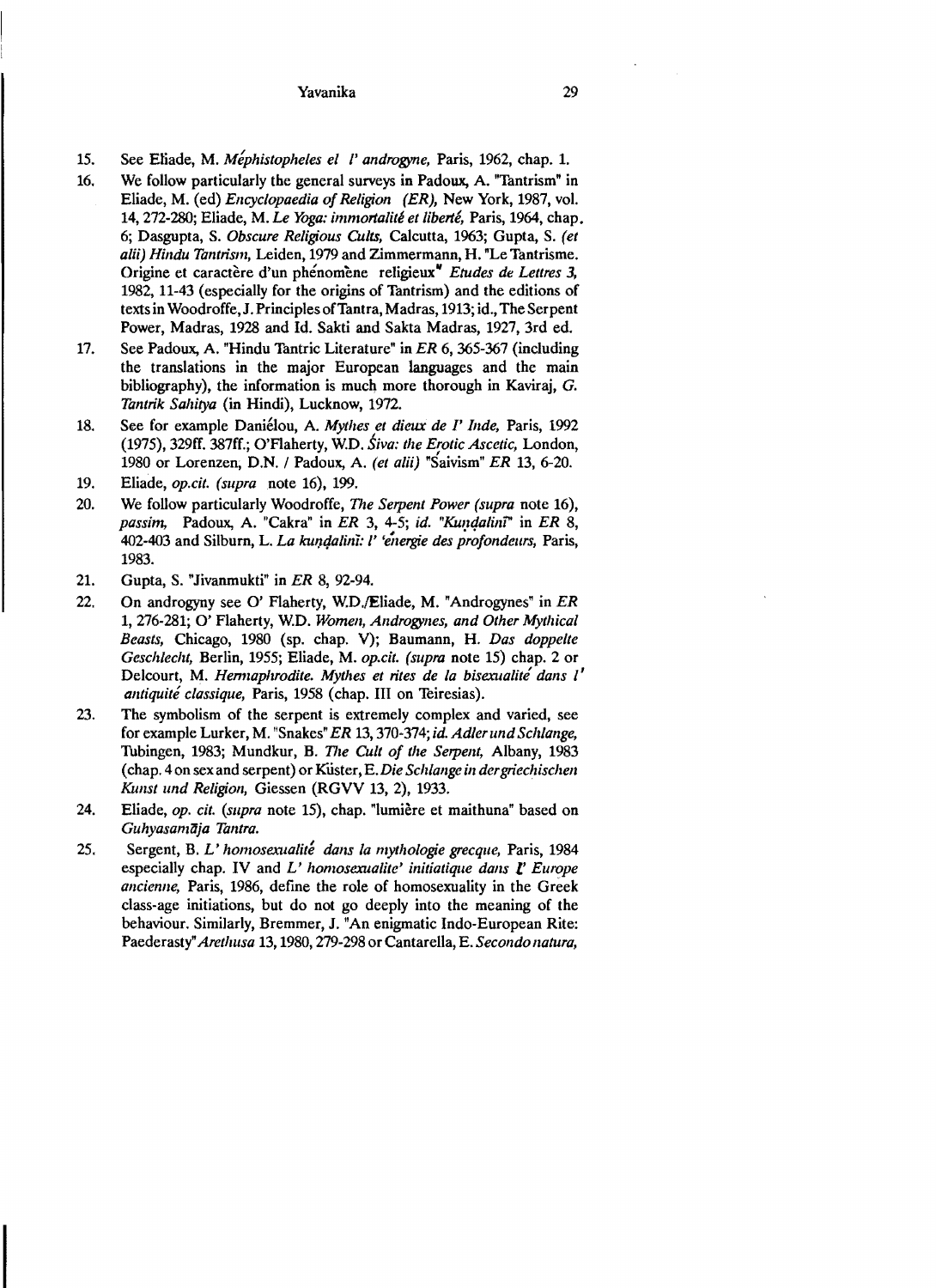Milan, 1988, chap. 1 (with a review of the different interpretations of the origin of Greek homosexuality from Bethe). See a previous attempt at explanation in Diez de Velasco, F. "Anotaciones a la iconografía y el simbolismo del laberinto en el mundo griego: el espació de la iniciación" in Olmos, R. (ed.) *Teseo y la copa de Aison* (Anejo de AEA XII), 1992, 195-197.

- 26. Initiation as "rite de passage" and inítiation as an access to knowledge of superior or mystical nature. On initiation in Greece see especially Jeanmaire, H. Couroi et Courètes, Lille, 1939; Brelich, A. Paides e *Parthenoi*, Rome, 1969; Dowden, *op. cit.* (supra note 4); Sourvinou-Inwood, C. *Studies in Girls' Transitions*, Athens, 1988; Vernant, J.P.Mdal-Naquet, P. *La Grece ancienne* 3. *Rites de passage et transgressions, Paris, 1992 especially chap. 5 and chap. 8 or Dowden,* K. The Uses of Greek Mythology, London/New York, 1992 chap. 7, 2, 110-118. More general Bianchi U. (ed.) *Transition Rites*, Rome 1986 (1984); Ries, J. *Les rites d' initiation*, Louvain 1986 (1984); *L' initiation* 2 vols. Montpellier 1992 (1991); Lévêque, P. *Les rites de passage dans* l' *antiquitéinMEFRA* 102, 1990,7-137. More bibliography on initiation over the world in Eliade, M. I Kaelber, W.O./Lincoln, B. "Initiation", *ER* 7, 224-238.
- 27. See Siebert, *op. cit. (supra* note lO,) ils. 185ff.
- 28. The major lines of these analysis were sketched in Diez de Velasco, F. "Un aspecto del simbolismo del *kerykeion* de Hermes" *Gerion 6,*  1988,.39ff.
- 29. See Brown, N.O. *Hennés tite 17liel 17le Evolution 01 a Myth,* Madison, 1947.
- 30. See Eitrem, S. *Hennes und die Toten,* Christiania, 1909; Philippart, B. "Hermes, répartiteur des âmes" RBPh 1930, 549 ff.; Raingeart, P. Hermes *psychagogue Paris, 1935; Kerenyi, K. Hermes, der Seelenfuhrer, Zurich, 1944 or Karouzov S. EPMED VYXOTIOMITOD*  $EPMEE$  ΨΥΧΟΠΟΜΠΟΣ 76, 1961, 91-106.
- 31. See Delcourt, M. *Hennaphrodite,* París, 1958 (chap. IV); *id., Hemtaplrroditea,* Brussels, 1966 or Ajootian, A. "Hermaphrodítos" in *LIMC* V, 1990, 268-285.
- 32. See Marcadé, J. "Hermès doubles" *BCH* 76, 1952, 596ff.
- 33. See the masterly analysis of Vernant, J.P. "Hestia-Hermes: sur l' expression religieuse de l' espace et du mouvement chez les Grecs " in *Mythe et pensée chez les Grecs*, Paris, 1965, 124-170; enlarged in Kahn, L. *Hermès passe ou les ambigiutés de la communication Paris*, 1978; id. "Hermes, la frontière et l' identité" *Ktéma* 4, 1979, 201 ff.
- 34. See Costa, G. "Hermes dio delle iniziazioni" *CCC,* 3, 1982, 277ff. Hermes is the god who naturalIy ought to preside over an initiation in the way expressed *supra* in note 26.